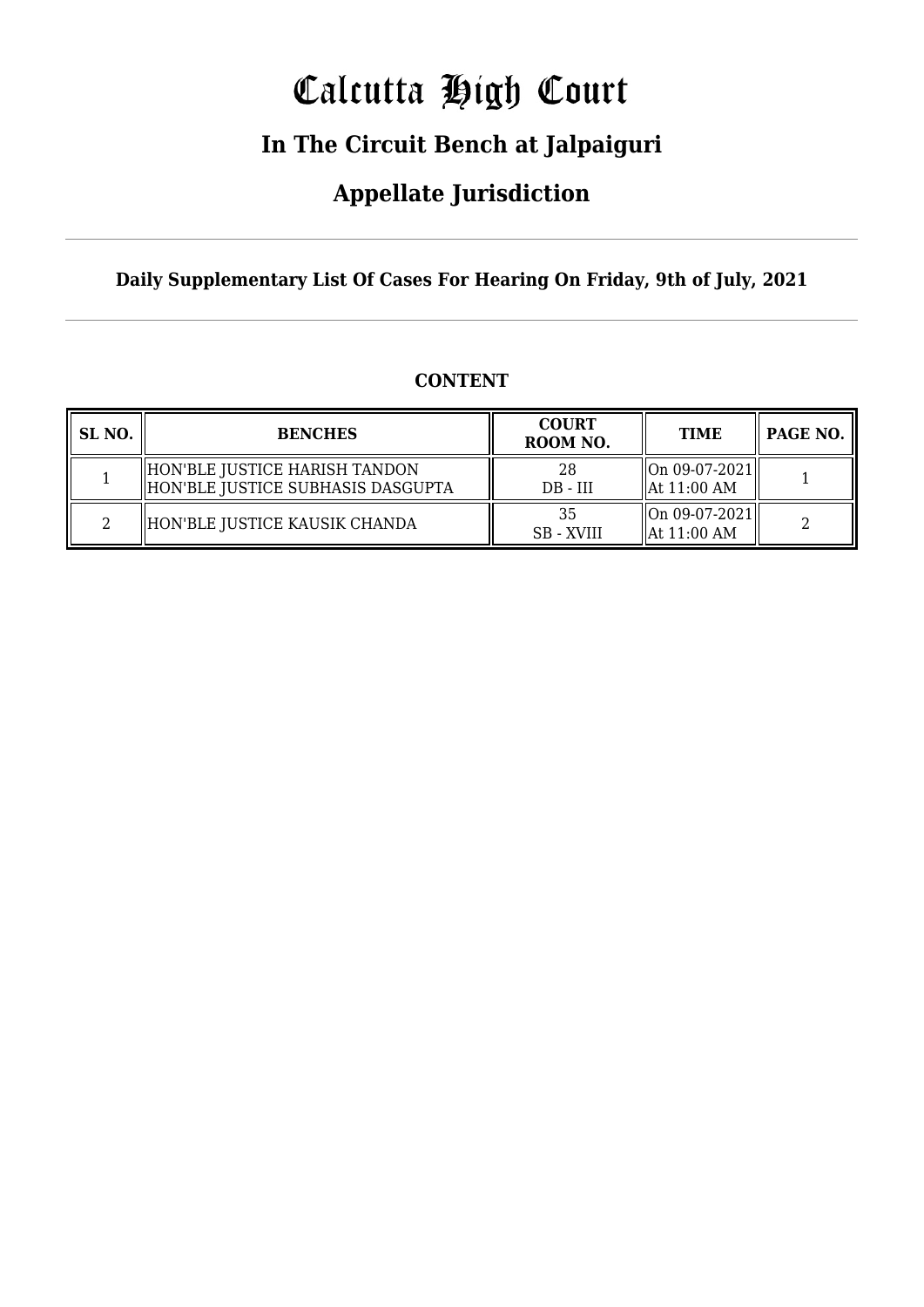

### Calcutta High Court **In The Circuit Bench at Jalpaiguri Appellate Side**

**DAILY CAUSELIST For Friday The 9th July 2021**

#### **COURT NO. 28 DIVISION BENCH (DB - III) AT 11:00 AM HON'BLE JUSTICE HARISH TANDON HON'BLE JUSTICE SUBHASIS DASGUPTA ( VIA VIDEO CONFERENCE)**

#### **FROM PRINCIPAL BENCH**

**NOTE : IF THE PETITIONER DOES NOT APPEAR UNDER THE HEADING "FOR ORDER", THE SAME WILL BE DISMISSED**

#### **APPLICATION FOR ANTICIPATORY BAIL**

| $\mathbf{1}$   | CRM/710/2021<br>(13.07.2021) | <b>SURANJIT SARKAR</b><br>VS<br>State of West Bengal    | KUSHAL KUMAR<br><b>MUKHERJEE</b>            |
|----------------|------------------------------|---------------------------------------------------------|---------------------------------------------|
| $\mathfrak{D}$ | CRM/713/2021<br>(13.07.2021) | <b>BIRAI CHANDRA PAUL</b><br>VS<br>State of West Bengal | <b>BAIDURYA GHOSAL</b>                      |
|                |                              | <b>APPLICATION</b>                                      |                                             |
| 3              | IA NO. CRAN/1/2021           | AWDHESH KUMAR SINGH<br>Vs.<br>UNION OF INDIA AND ANR    | BIJAY BIKRAM DAS<br><b>BIJAY BIKRAM DAS</b> |
|                | In CRM/317/2021              |                                                         |                                             |
| 4              | IA NO. CRAN/1/2021           | RAMESH MANJU BISHNOI@<br>RAMESH MANJU BISHNOY@          | PRITAM ROY<br>PRITAM ROY                    |
|                | (13.07.2021)                 | RAMESH KUMAR BISHNOI                                    |                                             |
|                | In CRM/497/2021              | Vs                                                      |                                             |

THE STATE OF WEST BENGAL